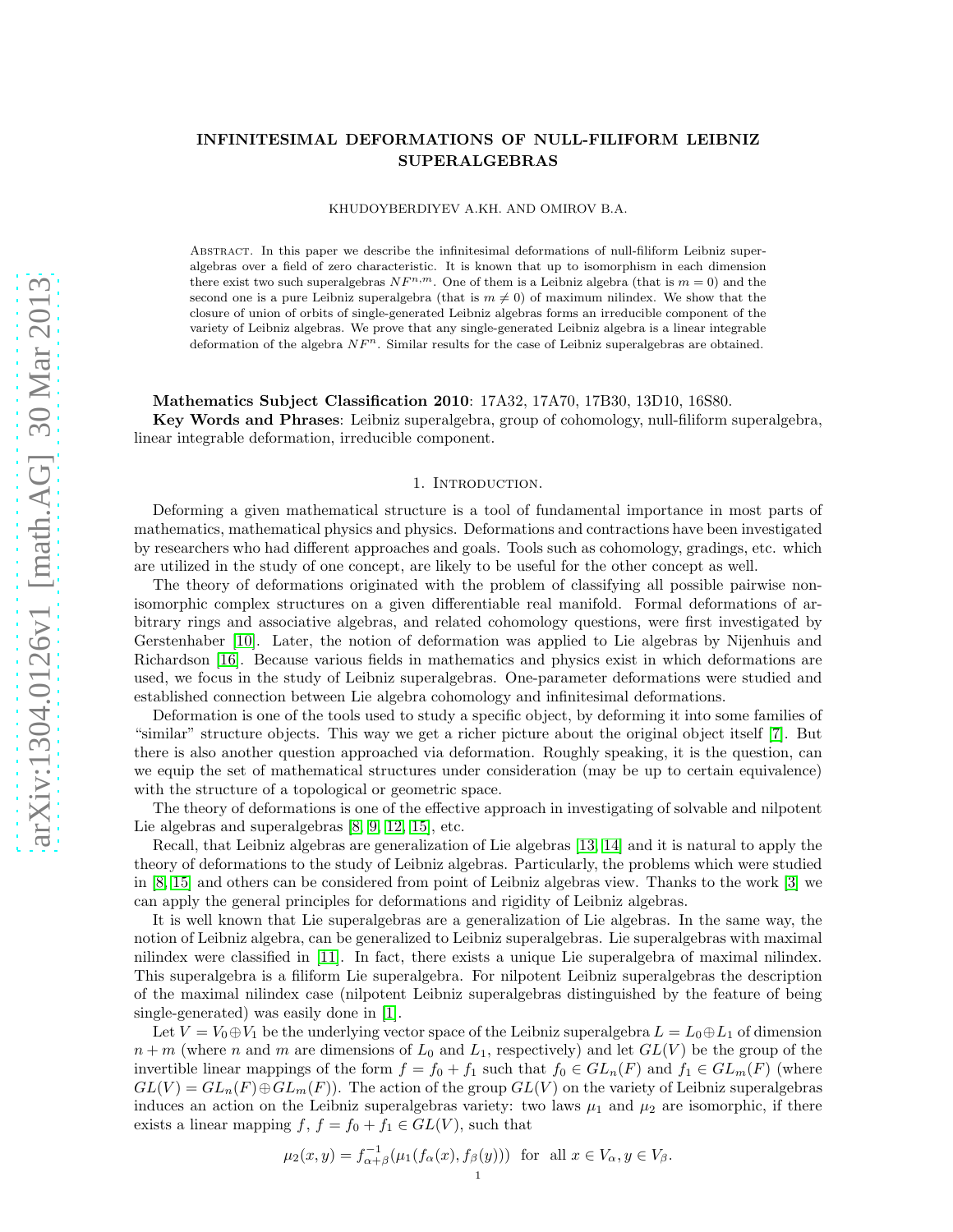The orbit under this action, denoted by  $Orb(\mu)$ , consists of all superalgebras isomorphic to the superalgebra  $\mu$ . Therefore the description of  $(n+m)$ -dimensional superalgebras with dimensions of even and odd parts equal to n and m, respectively (further denoted by  $Leib^{n,m}$ ) can be reduced to a geometric problem of classification of orbits under the action of the group  $GL(V)$ . Note that nilpotent Leibniz superalgebras  $N^{n,m}$  form also an invariant subvariety of the variety  $Leib^{n,m}$  under above action. From algebraic geometry it is known that an algebraic variety is a union of irreducible components. The superalgebras with open orbits in the variety of Leibniz superalgebras are *called rigid*. The closures of these open orbits give irreducible components of the variety. Therefore studying of the rigid superalgebras is a crucial problem from the geometrical point of view. The problem of finding such algebras is crucial for the description of the variety  $Leib^{n,m}$ .

The structure of the paper is as follows: In Section Preliminaries we give the necessary definitions and results for understanding the main parts of this paper. In Section 3 we calculate the second group of cohomology of the null-filiform Leibniz algebra and show that the set of single-generated Leibniz algebras forms an irreducible component of the variety of Leibniz algebras. Moreover, it established that any single-generated algebra is a linear integrable deformation of the null-filiform algebra. In the last section we extend the calculations of previous section for the case of Leibniz superalgebras.

Throughout the paper we consider finite-dimensional vector spaces and superalgebras over a field of zero characteristic. Moreover, in the multiplication table of a Leibniz superalgebra the omitted products and in the expansion of 2-cocycles the omitted values are assumed to be zero.

# 2. Preliminaries.

In this section we give necessary definitions and results for understanding the main parts of the work.

**Definition 2.1.** [\[1\]](#page-10-9) A  $\mathbb{Z}_2$ -graded vector space  $L = L_0 \oplus L_1$  is called a Leibniz superalgebra if it is equipped with a product  $[-,-]$  which satisfies the following conditions:

$$
[x,[y,z]] = [[x,y],z] - (-1)^{|y||z|}[[x,z],y] - Leibniz \ superidentity
$$

for all  $x \in L$ ,  $y \in L_{|y|}$ ,  $z \in L_{|z|}$ .

Let L be a Leibniz superalgebra. We call a  $\mathbb{Z}_2$ -graded vector space  $M = M_0 \oplus M_1$  a module over L if there are two bilinear maps:

$$
[-,-]: L \times M \to M
$$
 and  $[-,-]: M \times L \to M$ 

satisfying the following three axioms

$$
[m, [x, y]] = [[m, x], y] - (-1)^{|x||y|}[[m, y], x],
$$
  
\n
$$
[x, [m, y]] = [[x, m], y] - (-1)^{|y||m|}[[x, y], m],
$$
  
\n
$$
[x, [y, m]] = [[x, y], m] - (-1)^{|m||y|}[[x, m], y],
$$

for any  $m \in M_{|m|}$ ,  $x \in L_{|x|}$ ,  $y \in L_{|y|}$ .

Given a Leibniz superalgebra  $\tilde{L}$ , let  $C^n(L, M)$  be the space of all super skew-symmetric F-linear homogeneous mapping  $L^{\otimes n} \to M$ ,  $n \geq 0$  and  $C^0(L, M) = M$ . This space is graded by  $C^n(L, M) =$  $C_0^n(L, M) \oplus C_1^n(L, M)$  with

$$
C_p^n(L, M) = \bigoplus_{\begin{array}{l} n_0 + n_1 = n \\ n_1 + r \equiv p \mod 2 \end{array}} \text{Hom}(L_0^{\otimes n_0} \otimes L_1^{\otimes n_1}, M_r)
$$

Let  $d^n: C^n(L, M) \to C^{n+1}(L, M)$  be an F-homomorphism defined by

$$
(d^n f)(x_1, \ldots, x_{n+1}) := [x_1, f(x_2, \ldots, x_{n+1})]
$$
  
+ 
$$
\sum_{i=2}^{n+1} (-1)^{i+|x_i|(|f|+|x_{i+1}|+\cdots+|x_{n+1}|)} [f(x_1, \ldots, \hat{x_i}, \ldots, x_{n+1}), x_i]
$$
  
+ 
$$
\sum_{1 \le i < j \le n+1} (-1)^{j+1+|x_j|(|x_{i+1}|+\cdots+|x_{j-1}|)} f(x_1, \ldots, x_{i-1}, [x_i, x_j], x_{i+1}, \ldots, \hat{x_j}, \ldots, x_{n+1}),
$$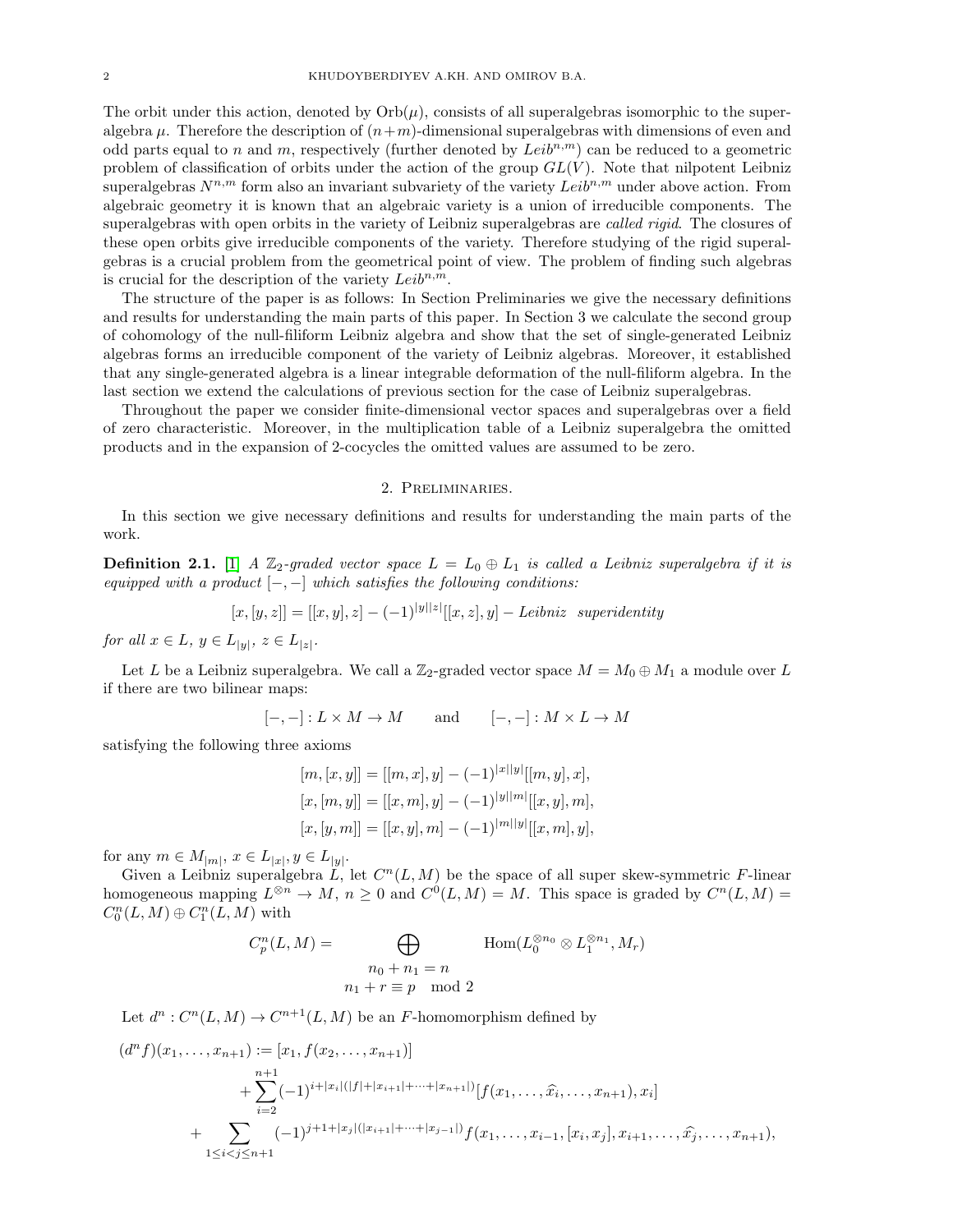where  $f \in C^n(L, M)$  and  $x_i \in L$ . Since the derived operator  $d = \sum_{i=1}^{\infty} d_i$  $i \geq 0$  $d^i$  satisfies the property  $d \circ d = 0$ , the cohomology group is well defined and

$$
HL_p^n(L, M) = ZL_p^n(L, M)/BL_p^n(L, M),
$$

where the elements  $ZL_0^n(L,M)$   $(BL_0^n(L,M))$  and  $ZL_1^n(L,M)$   $(BL_1^n(L,M))$  are called *even n-cocycles* (even n-coboundaries) and odd n-cocycles (odd n-coboundaries), respectively.

It is remarkable fact that formula for  $d^n$  can be obtained from the derived operator for color Leibniz algebras [\[6\]](#page-10-10).

Note that the space  $ZL^1(L, L)$  consists of derivations of the superalgebra L, which are defined by the condition:

$$
d([x, y]) = (-1)^{|d||y|} [d(x), y] + [x, d(y)].
$$

For a given  $x \in L$ ,  $R_x$  denotes the map  $R_x : L \to L$  such that  $R_x(y) = [y, x]$ ,  $\forall x \in L$ . Note that the map  $R_x$  is a derivation.

A deformation of a Leibniz superalgebra L is a one-parameter family  $L_t$  of Leibniz superalgebras with the bracket

$$
\mu_t = \mu_0 + t\varphi_1 + t^2\varphi_2 + \cdots,
$$

where  $\varphi_i$  are L-valued even 2-cochains, i.e., elements of Hom $(L \otimes L, L)_0 = C^2(L, L)_0$ .

Two deformations  $L_t$ ,  $L'_t$  with corresponding laws  $\mu_t$ ,  $\mu'_t$  are *equivalent* if there exists a linear automorphism  $f_t = id + f_1t + f_2t^2 + \cdots$  of L, where  $f_i$  are elements of  $C^1(L, L)_0$  such that the following equation holds

$$
\mu'_t(x, y) = f_t^{-1}(\mu_t(f_t(x), f_t(y)))
$$
 for  $x, y \in L$ .

The Leibniz superidentity for the superalgebras  $L_t$  implies that the 2-cochain  $\varphi_1$  is an even 2-cocycle, i.e.  $d^2\varphi_1 = 0$ . If  $\varphi_1$  vanishes identically, the first non vanishing  $\varphi_i$  will be a 2-cocycle.

If  $\mu'_t$  is an equivalent deformation with cochains  $\varphi'_t$ , then  $\varphi'_1 - \varphi_1 = d^1 f_1$ , hence every equivalence class of deformations defines uniquely an element of  $HL^2(L, L)_0$ .

Note that the linear integrable deformation  $\varphi$  satisfies the condition

<span id="page-2-1"></span>
$$
\varphi(x,\varphi(y,z)) - \varphi(\varphi(x,y),z) + (-1)^{|y||z|}\varphi(\varphi(x,z),y) = 0.
$$
\n(2.1)

It should be noted that a Leibniz algebra is a superalgebra with trivial odd part and the definition of cohomology groups of Leibniz superalgebras extend the definition of cohomology groups of Leibniz algebras given in [14].

For a Leibniz superalgebra L consider the following central lower series:

$$
L^1 = L, \quad L^{k+1} = [L^k, L^1], \quad k \ge 1.
$$

**Definition 2.2.** A Leibniz superalgebra L is said to be nilpotent, if there exists  $p \in \mathbb{N}$  such that  $L^p = 0$ .

Now we give the notion of null-filiform Leibniz superalgebra.

**Definition 2.3.** An n-dimensional Leibniz superalgebra is said to be null-filiform if dim  $L^i = n + 1$ i,  $1 \leq i \leq n+1$ .

Similarly to the case of nilpotent Leibniz algebras [\[2\]](#page-10-11) it is easy to check that a Leibniz superalgebra is null-filiform if and only if it is single-generated. Moreover, a null-filiform superalgebra has the maximal nilindex.

<span id="page-2-0"></span>**Theorem 2.4.** [\[1\]](#page-10-9) Let L be a null-filiform Leibniz superalgebra of the variety Leib<sup>n,m</sup>. Then L is isomorphic to one of the following non-isomorphic superalgebras:

$$
NF^n: [x_i, x_1] = x_{i+1}, 1 \le i \le n-1; \quad NF^{n,m}: \begin{cases} [y_i, y_1] = x_i, & 1 \le i \le n, \\ [x_i, y_1] = \frac{1}{2}y_{i+1}, & 1 \le i \le m-1, \\ [y_j, x_1] = y_{j+1}, & 1 \le j \le m-1, \\ [x_i, x_1] = x_{i+1}, & 1 \le i \le n-1. \end{cases}
$$

where  $\{x_1, x_2, \ldots, x_n\}$  and  $\{y_1, y_2, \ldots, y_m\}$  are bases of the even and odd parts, respectively.

Remark 2.5. Note that the first superalgebra is a null-filiform Leibniz algebra [\[2\]](#page-10-11) and from the assertion of Theorem [2.4](#page-2-0) we conclude that in the case of non-trivial odd part of the null-filiform Leibniz superalgebra  $N F^{n,m}$  there are two possibilities for m, namely,  $m = n$  or  $m = n + 1$ .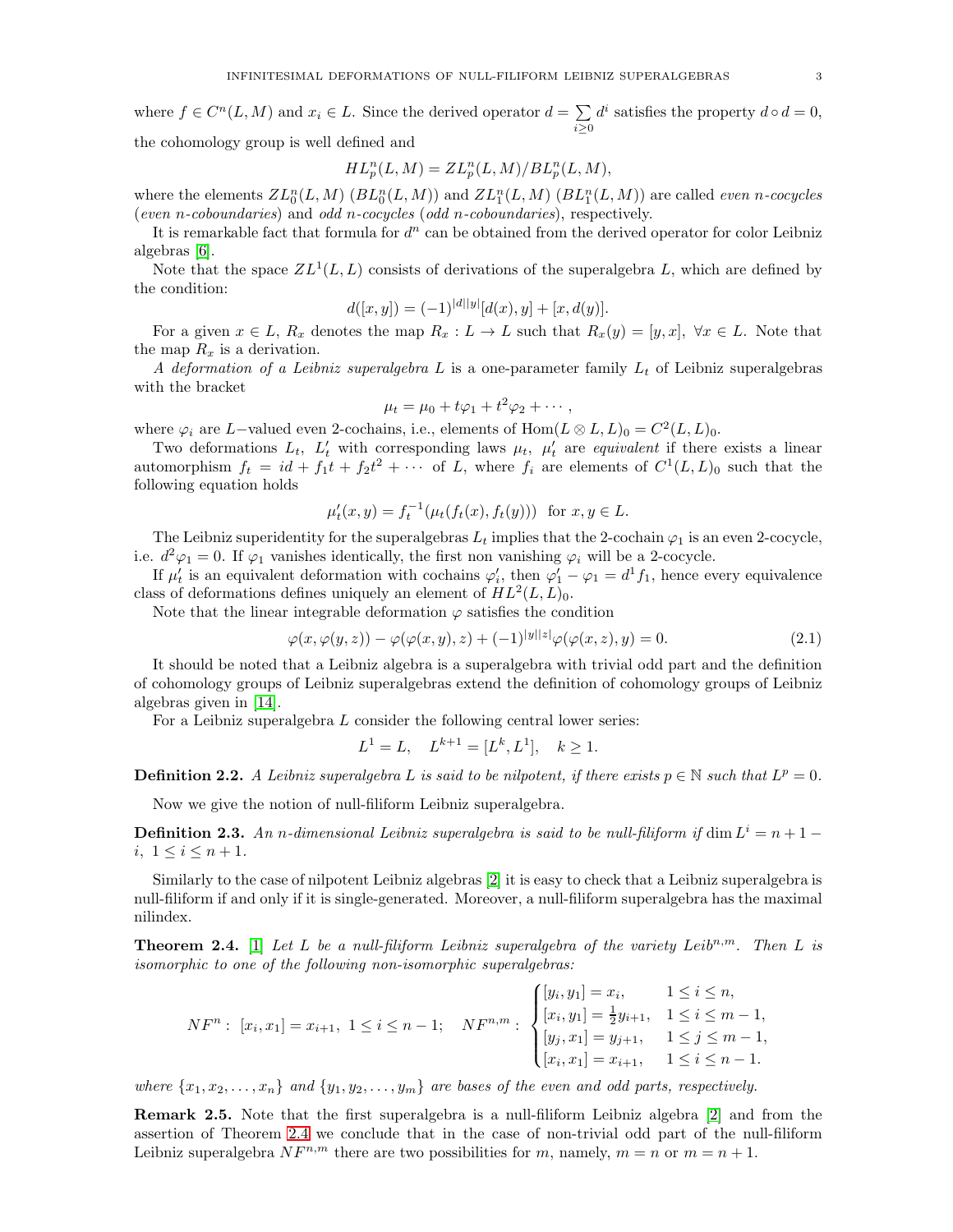# 3. Deformations of the null-filiform Leibniz algebra

In this section we calculate infinitesimal deformations of the algebra  $NF<sup>n</sup>$  and we show that any single-generated is a linear integrable deformation of  $N_F^n$ .

Note that any derivation of the null-filiform Leibniz algebra  $NF<sup>n</sup>$  has the following form [\[5\]](#page-10-12):

$$
\left(\begin{array}{cccc} a_1 & a_2 & a_3 & \dots & a_n \\ 0 & 2a_1 & a_2 & \dots & a_{n-1} \\ 0 & 0 & 3a_1 & \dots & a_{n-2} \\ \vdots & \vdots & \vdots & \dots & \vdots \\ 0 & 0 & 0 & \dots & na_1 \end{array}\right)
$$

From this we conclude that  $\dim BL^2(NF^n, NF^n) = n^2 - n$ .

In general, a 2-cocycle is a bilinear map from  $N F^n \otimes N F^n$  to  $N F^n$  such that  $d^2 \varphi = 0$ , i.e.,

$$
d^{2}\varphi(x, y, z) = [x, \varphi(y, z)] - [\varphi(x, y), z] + [\varphi(x, z), y] + \varphi(x, [y, z]) - \varphi([x, y], z) + \varphi([x, z], y).
$$

Proposition 3.1. The following cochains:

$$
\varphi_{j,k}(x_j, x_1) = x_k, \ 1 \le j \le n, \ 2 \le k \le n,
$$
  

$$
\psi_j \ (1 \le j \le n-1) = \begin{cases} \psi_j(x_j, x_1) = x_1, \\ \psi_j(x_i, x_{j+1}) = -x_{i+1}, \ 1 \le i \le n-1, \end{cases}
$$

form a basis of  $ZL^2(NF^n, NF^n)$ .

*Proof.* Using the Leibniz 2-cocycle property  $(d^2\varphi)(x_i, x_1, x_1) = 0$ , we have

<span id="page-3-0"></span>
$$
\varphi(x_i, x_2) = -[x_i, \varphi(x_1, x_1)], \quad 1 \le i \le n - 1, \quad \varphi(x_n, x_2) = 0.
$$
\n(3.1)

.

The conditions  $(d^2\varphi)(x_i, x_1, x_j) = 0$ ,  $(d^2\varphi)(x_i, x_j, x_1) = 0$  for  $1 \le i \le n$ ,  $2 \le j \le n$  imply

$$
[x_i, \varphi(x_1, x_j)] + [\varphi(x_i, x_j), x_1] - \varphi([x_i, x_1], x_j) = 0,
$$

$$
[x_i, \varphi(x_j, x_1)] - [\varphi(x_i, x_j), x_1] + \varphi(x_i, [x_j, x_1]) + \varphi([x_i, x_1], x_j) = 0.
$$

Summarizing the above equalities, we derive

<span id="page-3-1"></span>
$$
\begin{cases}\n\varphi(x_i, x_{j+1}) = -[x_i, \varphi(x_1, x_j) + \varphi(x_j, x_1)], & 1 \le i \le n-1, \ 2 \le j \le n-1, \\
\varphi(x_n, x_{j+1}) = 0, & 2 \le j \le n-1, \\
[x_i, \varphi(x_1, x_n) + \varphi(x_n, x_1)] = 0, & 1 \le i \le n.\n\end{cases}
$$
\n(3.2)

Set  $\varphi(x_j, x_1) = \sum_{k=1}^n a_{j,k} x_k$  for  $1 \le i \le n$ .

Using inductively method from equalities [\(3.1\)](#page-3-0) and [\(3.2\)](#page-3-1) we get  $a_{n,1} = 0$  and

$$
\varphi(x_i, x_{j+1}) = -a_{j,1}x_{i+1}, \quad 1 \le i \le n-1, \ 1 \le j \le n-1.
$$

Therefore, we obtain that any infinitesimal deformation of  $NF<sup>n</sup>$  has the following form:

$$
\begin{cases}\n\varphi(x_j, x_1) = a_{j,1}x_1 + a_{j,2}x_2 + \dots + a_{j,n}x_n, & 1 \le j \le n-1 \\
\varphi(x_n, x_1) = a_{n,2}x_2 + \dots + a_{n,n}x_n, & 1 \le j \le n-1, \\
\varphi(x_i, x_{j+1}) = -a_{j,1}x_{i+1}, & 1 \le i \le n-1, 1 \le j \le n-1.\n\end{cases}
$$

Therefore,  $\varphi_{j,k}$  and  $\psi_j$  form a basis of  $ZL^2(NF^n, NF^n)$ 

**Corollary 3.2.**  $\dim(ZL^2(NF^n, NF^n)) = n^2 - 1.$ 

Below, we describe a basis of the subspace  $BL^2(NF^n, NF^n)$  in terms of  $\varphi_{j,k}$  and  $\psi_j$ .

<span id="page-3-2"></span>Proposition 3.3. The cocycles

$$
\xi_{j,k}: \quad \begin{cases} \xi_{j,1} = \psi_{j-1} - \varphi_{j,2}, & 2 \leq j \leq n, \\ \xi_{j,k} = \varphi_{j-1,k}, & 2 \leq j \leq k \leq n, \\ \xi_{j,k} = \varphi_{j-1,k} - \varphi_{j,k+1}, & 2 \leq k < j \leq n \end{cases}
$$

form a basis of  $BL^2(NF^n, NF^n)$ .

 $\Box$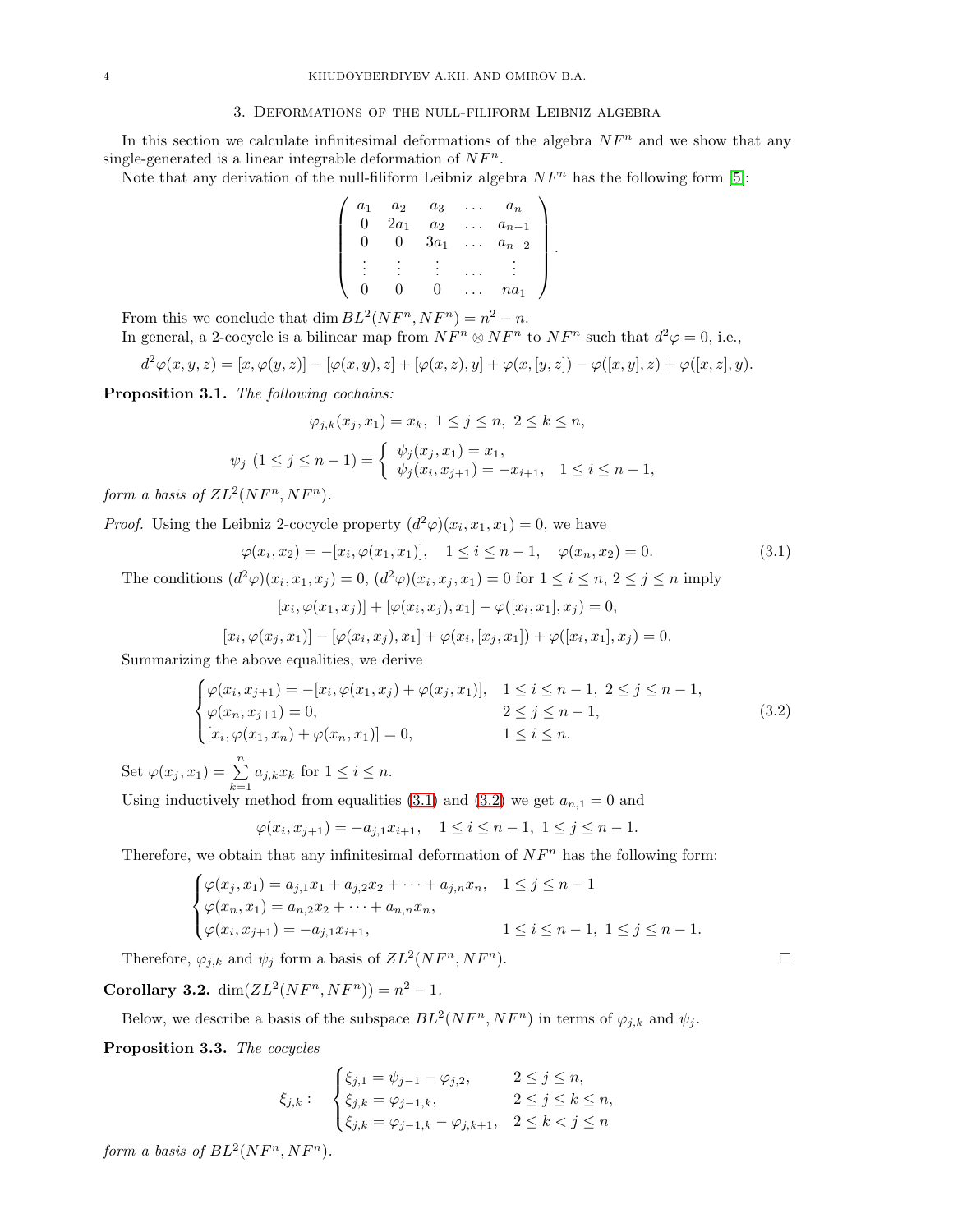*Proof.* Consider the endomorphisms  $f_{j,k}$  defined as follows:

$$
f_{j,k}(x_j) = x_k, \ 2 \le j \le n, \ 1 \le k \le n.
$$

It is easy to see that  $f_{j,k}$  are complement of derivations to  $C^1(NF^n, NF^n)$ . Therefore, the elements of the space  $BL^2(NF^n, NF^n)$  are  $d^1f_{j,k}$  such that  $d^1f_{j,k} = f_{j,k}([x,y]) - [f_{j,k}(x), y] - [x, f_{j,k}(y)].$ 

Then we obtain

$$
d^1 f_{j,1} (2 \le j \le n) = \begin{cases} d^1 f_{j,1}(x_{j-1}, x_1) = x_1, \\ d^1 f_{j,1}(x_j, x_1) = -x_2, \\ d^1 f_{j,1}(x_i, x_j) = -x_{i+1}, 2 \le i \le n-1, \\ d^1 f_{j,k} \left( \begin{array}{c} 2 \le j \le n, \\ 2 \le k \le n-1 \end{array} \right) = \begin{cases} d^1 f_{j,k}(x_{j-1}, x_1) = x_k, \\ d^1 f_{j,k}(x_j, x_1) = -x_{k+1}, \\ d^1 f_{k,n} (2 \le k \le n) = \{ d^1 f_{k,n}(x_{k-1}, x_1) = x_n. \end{cases}
$$

It should be noted that

$$
\begin{cases} d^1f_{j,1}=\psi_{j-1}-\varphi_{j,2} & 2\leq j\leq n,\\ d^1f_{j,k}=\varphi_{j-1,k}-\varphi_{j,k+1}, & 2\leq j\leq n,\ 2\leq k\leq n-1,\\ d^1f_{j,n}=\varphi_{j-1,n}, & 2\leq j\leq n. \end{cases}
$$

From the condition  $d^1f_{k,s} + d^1f_{k+1,s+1} + \cdots + d^1f_{n+k-s,n} = \varphi_{k-1,s}$  for  $2 \leq k \leq s \leq n$ , we conclude that the maps  $\xi_{k,s}$ ,  $2 \le k \le n$ ,  $1 \le s \le n$ , form a basis of  $BL^2(NF^n, NF^n)$ .

<span id="page-4-0"></span>**Corollary 3.4.** The adjoint classes  $\overline{\varphi_{n,k}}$  ( $2 \le k \le n$ ) form a basis of  $HL^2(NF^n, NF^n)$ . Consequently,  $\dim HL^2(NF^n, NF^n) = n - 1.$ 

In the following proposition we describe infinitesimal deformations of  $NF<sup>n</sup>$  satisfying the equality  $(2.1).$  $(2.1).$ 

<span id="page-4-1"></span>**Proposition 3.5.** A 2-cocycle of  $NF^n$  satisfy the equality [\(2.1\)](#page-2-1) if and only if it has the form:

$$
\sum_{j,k} a_{j,k} \varphi_{j,k}.
$$

*Proof.* It is easy to check that 2-cocycles of the form  $\sum$  $\sum_{j,k} a_{j,k} \varphi_{j,k}$  satisfy the equality [\(2.1\)](#page-2-1).

If 
$$
\varphi \in ZL^2(NF^n, NF^n)
$$
, then  $\varphi = \sum_{j,k} a_{j,k} \varphi_{k,s} + \sum_{j=1}^{n-1} b_j \psi_k$ .

From the condition

$$
\varphi(x_1, \varphi(x_1, x_1)) - \varphi(\varphi(x_1, x_1), x_1) + \varphi(\varphi(x_1, x_1), x_1) = 0,
$$

we get  $b_1 = 0$ .

The following chain of equalities

$$
\varphi(x_i, \varphi(x_j, x_{j+1})) - \varphi(\varphi(x_i, x_j), x_{j+1}) + \varphi(\varphi(x_i, x_{j+1}), x_j)
$$
  
= 
$$
\varphi(x_i, \psi_j(x_j, x_{j+1})) - \varphi(\psi_{j-1}(x_i, x_j), x_{j+1}) + \varphi(\psi_j(x_i, x_{j+1}), x_j)
$$
  
= 
$$
-\psi_j(x_i, b_j x_{j+1}) + \psi_j(b_{j-1} x_{i+1}, x_{j+1}) - \psi_{j-1}(b_j x_{j+1}, x_j)
$$
  
= 
$$
b_j^2 x_{i+1} - b_j b_{j-1} x_{i+2} + b_j b_{j-1} x_{i+2} = b_j^2 x_{i+1}
$$

imply  $b_j = 0, \ 2 \le j \le n - 1$ .

Consider the linear integrable deformations  $\mu_t = NF^n + t \sum$  $\sum_{j,k} a_{j,k} \varphi_{j,k}$  of  $N F^n$ .

Since every non-trivial equivalence class of deformations defines uniquely an element of  $HL^2(L, L)$ , due to Corollary [3.4](#page-4-0) it is sufficient to consider  $\mu_t(a_2, a_3, \ldots, a_n) = NF^n + t \sum_{i=1}^n$  $\sum_{k=2} a_k \varphi_{n,k}$ , where  $(a_2, a_3, \ldots, a_n) \neq (0, 0, \ldots, 0).$ 

Thus, the multiplication table of  $\mu_t(a_2, a_3, \ldots, a_n)$  has the form

$$
\begin{cases} [x_i, x_1] = x_{i+1}, & 1 \le i \le n-1, \\ [x_n, x_1] = t \sum_{k=2}^n a_k x_k. \end{cases}
$$

Putting  $a'_k = ta_k$ , we can assume  $t = 1$ .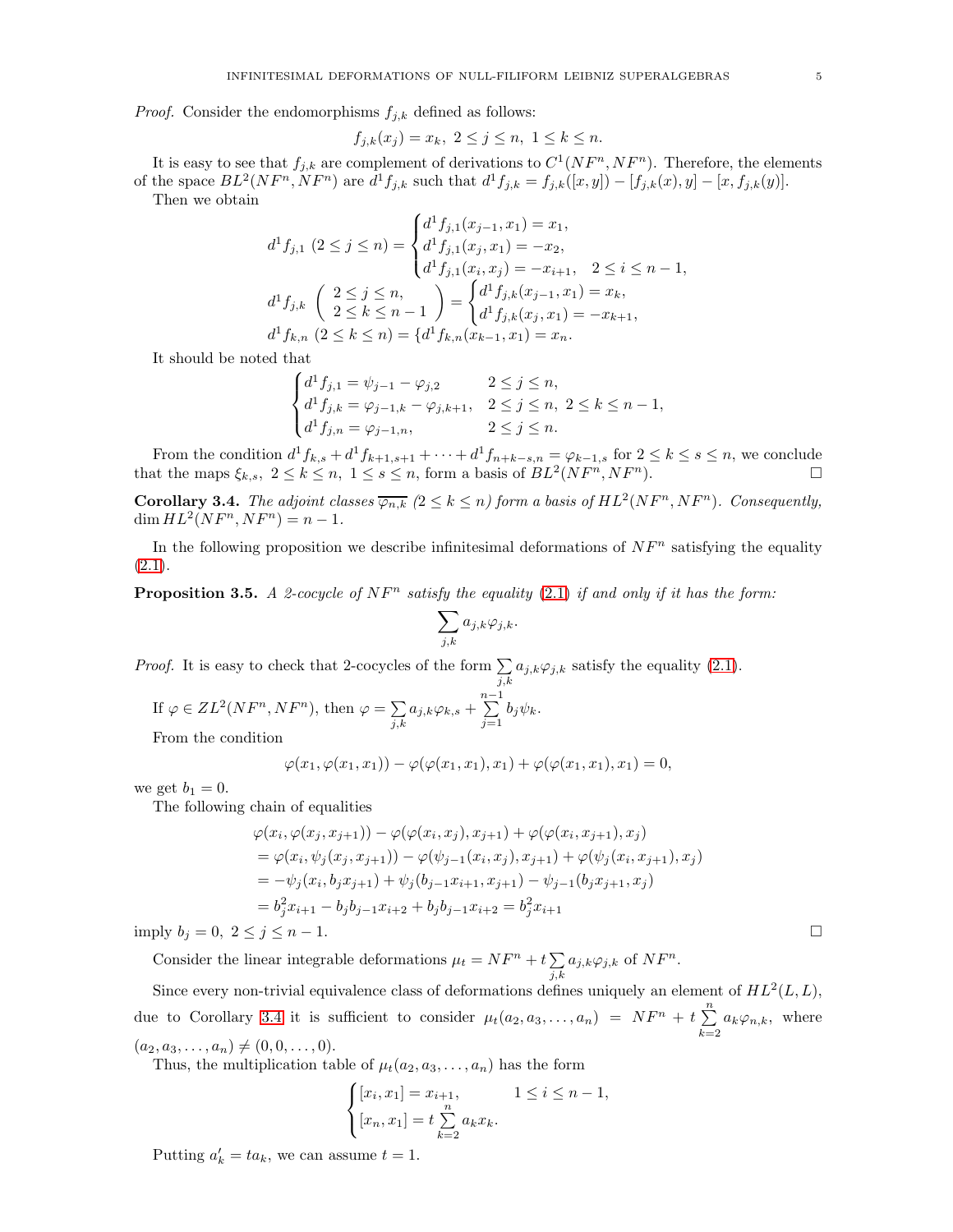**Proposition 3.6.** An arbitrary single-generated Leibniz algebra admits a basis  $\{x_1, x_2, \ldots, x_n\}$  such that the multiplication table has the form of  $\mu_1(a_2, a_3, \ldots, a_n)$ .

*Proof.* Let  $L$  be a single-generated Leibniz algebra and  $x$  a generator of  $L$ . We put

$$
x_1 = x
$$
,  $x_2 = [x, x]$ ,  $x_3 = [[x, x], x]$ , ...,  $x_n = [[x, x], ..., x]$ .

Since x is a generator,  $\{x_1, x_2, \ldots, x_n\}$  form a basis of L. Evidently  $\{x_2, \ldots, x_n\}$  belong to the right annihilator of L. Hence, we have  $[x_i, x_j] = 0, 2 \le j \le n - 1$ . Let  $[x_n, x_1] = \sum_{k=1}^{n} a_k x_k$ .

From the Leibniz identity  $[x_1, [x_n, x_1]] = [[x_1, x_n], x_1] - [[x_1, x_n], x_1] = 0$ , we conclude  $a_1 = 0$ . Therefore, we obtain the existence of a basis  $\{x_1, x_2, \ldots, x_n\}$  in any single-generated Leibniz algebra such that the multiplication table in this basis has the form:

$$
\begin{cases} [x_i, x_1] = x_{i+1}, & 1 \le i \le n-1, \\ [x_n, x_1] = \sum_{k=2}^n a_k x_k. \end{cases}
$$

Let  $a_j$  be the first non vanishing parameter in the algebra  $\mu(a_2, a_3, \ldots, a_n)$ , then by scaling  $x'_i =$  $\frac{1}{n-j+\sqrt{a_j^i}}x_i, 1 \leq i \leq n$ , we can assume  $a_j = 1$ , i.e., the first non vanishing parameter can be taken equal to 1.

Note that the set of single-generated Leibniz algebras is open. Indeed, if a q-generated  $(q > 1)$ Leibniz algebra has a basis  $\{e_1, e_2, \ldots, e_n\}$ , then for any  $e_i \in L$  the elements  $e_i, e_i^2, \ldots, e_i^n$  are linearly dependent. That is, determinants of the matrices  $A_i$ ,  $1 \leq i \leq n$ , which consists of the rows  $e_i, e_i^2, \ldots, e_i^n$ are zero, hence we get  $n$ -times of polynomials with structure constants of the algebra. Therefore, q-generated  $(q > 1)$  Leibniz algebras form a closed set. Taking into account that the set of all single-generated Leibniz algebras is complemented set to a closed set, we conclude that the set of single-generated Leibniz algebras is open.

It is easy to see that an algebra  $\mu_1(a_2, a_3, \ldots, a_n)$  is a linear deformation of an algebra  $\mu_1(a'_2, a'_3, \ldots, a'_n).$ 

Since  $\dim(\text{Der}(\mu_1(a_2, a_3, \ldots, a_n))) = n - 1$ ,  $(a_2, a_3, \ldots, a_n) \neq (0, 0, \ldots, 0)$ , then by argu-ments used in [\[4\]](#page-10-13) for non-isomorphic algebras  $\mu_1(a_2, a_3, \ldots, a_n)$  and  $\mu_1(a'_2, a'_3, \ldots, a'_n)$  we derive  $\mu_1(a_2, a_3, \ldots, a_n) \notin \overline{\mathrm{Orb}}(\mu_1(a'_2, a'_3, \ldots, a'_n)).$ 

Summarizing these results on single-generated Leibniz algebras, we obtain

Theorem 3.7.  $\Box$  $\bigcup_{a_2,...,a_n} \text{Orb}(\mu_1(a_2, a_3,..., a_n))$  is an irreducible component.

#### 4. Cohomology of Leibniz superalgebras

In this section we describe all infinitesimal deformations of the Leibniz superalgebra  $NF^{n,m}$  and we prove similar results as in previous section.

In the next proposition the description of even derivations of  $N_F^{n,m}$  is given.

**Proposition 4.1.** Any derivation of  $Der(NF^{n,m})_0$  has the form:

$$
d(y_j) = (2j - 1)a_1y_j + \sum_{k=2}^{m+1-j} a_ky_{j+k-1}, \qquad 1 \le j \le m,
$$
  

$$
d(x_i) = 2ia_1x_i + \sum_{k=2}^{n+1-i} a_ix_{i+k-1}, \qquad 1 \le i \le n,
$$

where  $m = n$  or  $m = n + 1$ .

*Proof.* For  $d \in \text{Der}(NF^{n,m})_0$  we put  $d(y_1) = \sum_{k=1}^m a_k y_k$ . Then using the properties of derivation and multiplication in the superalgebra  $N F^{n,m}$  we obtain  $d(x_1) = 2a_1x_1 + \sum_{n=1}^{\infty}$  $\sum_{k=2} a_k x_k.$ 

 $\Box$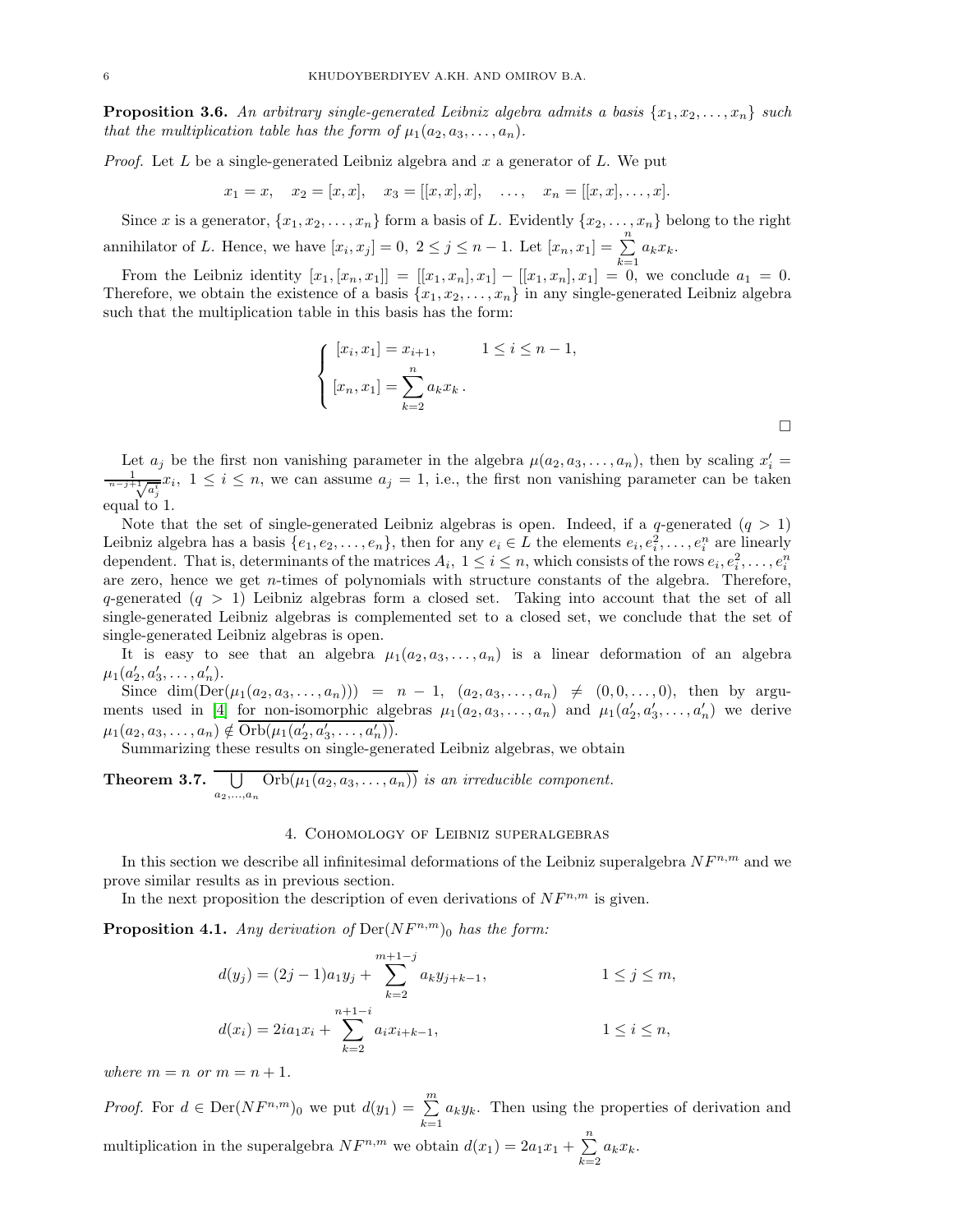Using induction, we deduce

$$
d(y_{j+1}) = [d(y_j), x_1] + [y_j, d(x_1)] = (2j+1)a_1y_{j+1} + \sum_{k=2}^{m-j} a_ky_{j+k},
$$
  

$$
d(x_i) = [d(y_i), y_1] + [y_i, d(y_1)] = 2ia_1x_i + \sum_{k=2}^{n+1-i} a_kx_{i+k-1}.
$$

The verification of the derivation property on other elements do not give any additional restriction on d.

Similarly we describe odd derivations of  $Der(NF^{n,m})$ .

**Proposition 4.2.** Any derivation of  $\text{Der}(NF^{n,m})_1$  has the form

$$
d(y_j) = \sum_{k=1}^{n+1-j} b_k x_{j+k-1}, \qquad 1 \le j \le n,
$$
  

$$
d(x_i) = \frac{1}{2}(b_1 y_{i+1} - \sum_{k=2}^{m-i} b_k x_{i+k}), \quad 1 \le i \le m-1,
$$

where  $m = n$  or  $m = n + 1$ .

Now we shall consider infinitesimal deformations of the superalgebra  $NF^{n,m}$ , i.e., elements of the space  $ZL_0^2(NF^{n,m},NF^{n,m}).$ 

# 4.1. The case  $m = n$ .

In this case we give the description of the infinitesimal deformations of the superalgebra  $NF^{n,n}$ .

<span id="page-6-0"></span>**Proposition 4.3.** An arbitrary infinitesimal deformation  $\varphi$  of  $NF^{n,n}$  has the following form:

$$
\begin{cases} \varphi(y_j,y_1)=\sum\limits_{k=1}^{n}\alpha_{j,k}x_k, & 1\leq j\leq n,\\ \varphi(x_j,y_1)=\sum\limits_{k=1}^{n}\beta_{j,k}y_k, & 1\leq j\leq n-1,\\ \varphi(x_n,y_1)=\sum\limits_{k=2}^{n}\beta_{n,k}y_k, & 1\leq j\leq n-1,\\ \varphi(x_j,x_1)=-\alpha_{1,1}x_{i+1}+\sum\limits_{k=1}^{n}(\alpha_{j+1,k}+2\beta_{j,k})x_k, & 1\leq j\leq n-1,\\ \varphi(x_n,x_1)=2\sum\limits_{k=2}^{n}\beta_{n,k}x_k, & 1\leq j\leq n-1,\\ \varphi(y_j,x_1)=2\beta_{j,1}y_1-\alpha_{1,1}y_{j+1}+\sum\limits_{k=2}^{n}(\alpha_{j,k-1}+2\beta_{j,k})y_k, & 1\leq j\leq n-1,\\ \varphi(y_n,x_1)=\sum\limits_{k=2}^{n}(\alpha_{n,k-1}+2\beta_{n,k})y_k, & 1\leq i\leq n-1,~ 1\leq j\leq n-1,\\ \varphi(y_i,x_{j+1})=-(\alpha_{j+1,1}+2\beta_{j,1})x_{i+1}, & 1\leq i\leq n-1,~ 1\leq j\leq n-1,\\ \varphi(x_i,y_{j+1})=-\beta_{j,1}y_{i+1}, & 1\leq i\leq n-1,~ 1\leq j\leq n-1,\\ \varphi(y_i,y_{j+1})=-\beta_{j,1}y_{i+1}, & 1\leq i\leq n-1,~ 1\leq j\leq n-1,\\ \varphi(y_i,y_{j+1})=-2\beta_{j,1}x_i, & 1\leq i\leq n,~ 1\leq j\leq n-1. \end{cases}
$$

*Proof.* Let  $\varphi \in ZL_0^2(NF^{n,n}, NF^{n,n})$ . We set

$$
\varphi(y_j, y_1) = \sum_{k=1}^n \alpha_{j,k} x_k, \quad \varphi(x_j, y_1) = \sum_{k=1}^n \beta_{j,k} y_k, \quad 1 \le j \le n.
$$

Applying the multiplication of the superalgebra and the property of cocycle for  $d^2\varphi(x_j, y_1, y_1) = 0$ , we obtain

$$
\varphi(x_j, x_1) = -\alpha_{1,1}x_{j+1} + \sum_{k=2}^n (\alpha_{j+1,k-1} + 2\beta_{j,k})x_k, \ 1 \le j \le n-1, \quad \varphi(x_n, x_1) = 2\sum_{k=1}^n \beta_{n,k}x_k.
$$

Analogously, from  $d^2\varphi(y_j, y_1, y_1) = 0$  we get

$$
\varphi(y_j, x_1) = 2\beta_{j,1}y_1 - \alpha_{1,1}y_{j+1} + \sum_{k=2}^n (\alpha_{j,k-1} + 2\beta_{j,k})y_k, \quad 1 \le j \le n.
$$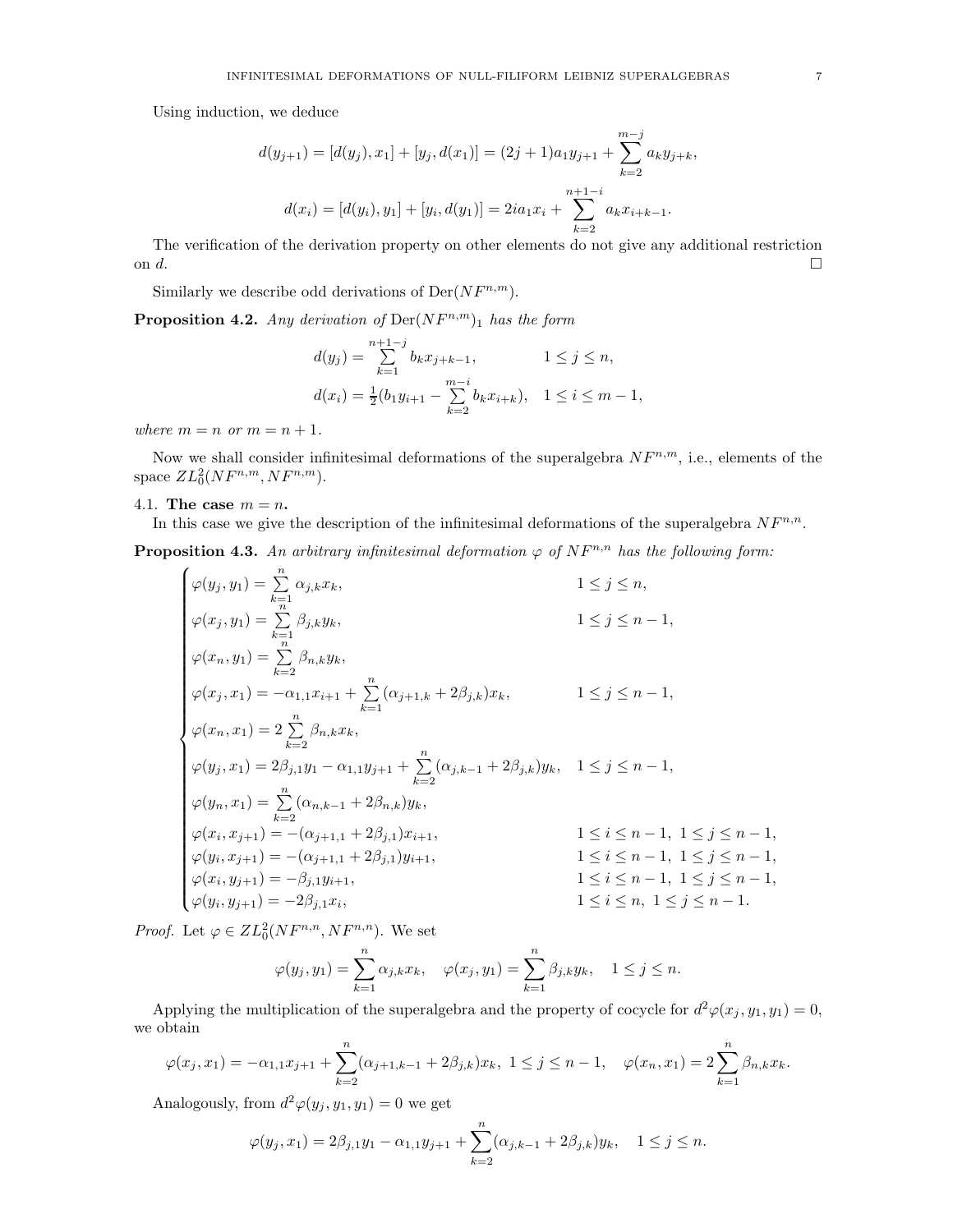The equations  $d^2\varphi(x_i, x_1, x_1) = 0$  and  $d^2\varphi(y_i, x_1, x_1) = 0$  imply

$$
\varphi(x_i, x_2) = -[x_i, \varphi(x_1, x_1)] = -(\alpha_{2,1} + 2\beta_{1,1})x_{i+1}, \qquad 1 \le i \le n-1,
$$
  

$$
\varphi(y_i, x_2) = -[y_i, \varphi(x_1, x_1)] = -(\alpha_{2,1} + 2\beta_{1,1})y_{i+1}, \qquad 1 \le i \le n-1.
$$

Using the conditions  $d^2\varphi(x_i, x_1, x_j) = 0$  and  $d^2\varphi(x_i, x_j, x_1) = 0$  for  $1 \le i \le n, 2 \le j \le n$ , we derive

$$
[x_i, \varphi(x_1, x_j)] + [\varphi(x_i, x_j), x_1] - \varphi([x_i, x_1], x_j) = 0,
$$
  

$$
[x_i, \varphi(x_j, x_1)] - [\varphi(x_i, x_j), x_1] + \varphi(x_i, [x_j, x_1]) + \varphi([x_i, x_1], x_j) = 0.
$$

Summarizing these equalities, we deduce

 $\varphi$ 

$$
\varphi(x_i, x_{j+1}) = -[x_i, \varphi(x_1, x_j) + \varphi(x_j, x_1)] = -(\alpha_{j+1,1} + 2\beta_{j,1})x_{i+1}, \quad 1 \le i \le n-1, \ 2 \le j \le n-1,
$$

and  $0 = [x_i, \varphi(x_1, x_n) + \varphi(x_n, x_1)] = \beta_{n,1} y_{i+1}$ , which implies  $\beta_{n,1} = 0$ .

Similarly from 
$$
d^2\varphi(y_i, x_1, x_j) = 0
$$
 and  $d^2\varphi(y_i, x_j, x_1) = 0$  we obtain

$$
\varphi(y_i, x_{j+1}) = -(\alpha_{j+1,1} + 2\beta_{j,1})y_{i+1}, \quad 1 \le i \le n-1, \ 2 \le j \le n-1.
$$

Considering the properties  $(d^2\varphi)(x_i, y_1, x_j) = 0$  and  $(d^2\varphi)(x_i, x_j, y_1) = 0$  for  $1 \le i, j \le n$ , we have  $[x_i, \varphi(y_1, x_j)] - [\varphi(x_i, y_1), x_j] + [\varphi(x_i, x_j), y_1] + \varphi(x_i, [y_1, x_j]) - \varphi([x_i, y_1], x_j) + \varphi([x_i, x_j], y_1) = 0,$  $[x_i, \varphi(x_j, y_1)] - [\varphi(x_i, x_j), y_1] + [\varphi(x_i, y_1), x_j] + \varphi(x_i, [x_j, y_1]) - \varphi([x_i, x_j], y_1) + \varphi([x_i, y_1], x_j) = 0.$ 

Again, summarizing these equalities, we get  $\varphi(x_i, [y_1, x_j] + [x_j, y_1]) = -[x_i, \varphi(y_1, x_j) + \varphi(x_j, y_1)],$ from which we have

$$
\varphi(x_i, y_2) = -\frac{2}{3} [x_i, \varphi(y_1, x_1) + \varphi(x_1, y_1)] = -\beta_{1,1} y_{i+1}, \qquad 1 \le i \le n-1,
$$
  

$$
\varphi(x_i, y_{j+1}) = -2[x_i, \varphi(y_1, x_j) + \varphi(x_j, y_1)] = -\beta_{1,1} y_{i+1}, \qquad 1 \le i \le n-1, \ 2 \le j \le n-1.
$$

Applying the above arguments to the equalities  $(d^2\varphi)(y_i, y_1, x_j) = 0$  and  $(d^2\varphi)(y_i, x_j, y_1) = 0$  for  $1 \leq i, j \leq n$ , we get

$$
\varphi(y_i, y_{j+1}) = -2\beta_{j,1}x_i, \quad 1 \le i \le n, \ 1 \le j \le n-1.
$$

Checking the general condition of cocycle for the other basis elements we get already obtained restrictions.  $\Box$ 

Using the assertion of Proposition [4.3](#page-6-0) we indicate a basis of the space  $ZL_0^2(NF^{n,n},NF^{n,n})$ .

**Theorem 4.4.** The following cochains  $\varphi_{j,k}$ ,  $\psi_{j,k}$ :

$$
\varphi_{1,1}: \left\{\begin{array}{l}\varphi_{1,1}(y_1,y_1)=x_1,\\\varphi_{1,1}(x_i,x_1)=-x_{i+1}, \quad 1\leq i\leq n-1,\\\varphi_{1,1}(y_i,x_1)=-y_{i+1}, \quad 2\leq i\leq n-1,\end{array}\right. \quad \varphi_{j,1}(2\leq j\leq n): \left\{\begin{array}{l}\varphi_{j,1}(y_j,y_1)=x_1,\\\varphi_{j,1}(x_{j-1},x_1)=x_1,\\\varphi_{j,1}(y_j,x_1)=y_2,\\\varphi_{j,1}(x_i,x_j)=-x_{i+1}, \quad 1\leq i\leq n-1,\\\varphi_{j,1}(y_i,x_j)=-y_{i+1}, \quad 1\leq i\leq n-1,\end{array}\right.
$$

$$
\varphi_{1,k}(2 \leq k \leq n-1) : \begin{cases} \varphi_{1,k}(y_1, y_1) = x_k, \\ \varphi_{1,k}(y_1, x_1) = y_{k+1}, \end{cases} \varphi_{1,n} : \{ \varphi_{1,n}(y_1, y_1) = x_n.
$$

$$
\varphi_{j,k}\left(\begin{array}{l}\n2 \leq j \leq n, \\
2 \leq k \leq n-1\n\end{array}\right) : \n\begin{cases}\n\varphi_{j,k}(y_j,y_1) = x_k, \\
\varphi_{j,k}(x_{j-1},x_1) = x_k, \\
\varphi_{j,k}(y_j,x_1) = y_{k+1},\n\end{cases}\n\varphi_{j,n}(2 \leq j \leq n) : \n\begin{cases}\n\varphi_{j,n}(y_j,y_1) = x_n, \\
\varphi_{j,n}(x_{j-1},x_1) = x_n,\n\end{cases}
$$

$$
\psi_{j,1}(1 \leq j \leq n-1) : \begin{cases} \psi_{j,1}(x_j, y_1) = y_1, \\ \psi_{j,1}(y_j, x_1) = 2x_1, \\ \psi_{j,1}(y_j, x_1) = 2y_1, \\ \psi_{j,1}(x_i, x_{j+1}) = -2x_{i+1}, \\ \psi_{j,1}(y_i, x_{j+1}) = -2y_{i+1}, \\ \psi_{j,1}(y_i, y_{j+1}) = -y_{i+1}, \\ \psi_{j,1}(y_i, y_{j+1}) = -2x_i, \\ \end{cases} \quad 1 \leq i \leq n-1, \quad \psi_{j,k}\left(\begin{array}{c} 1 \leq j \leq n, \\ 2 \leq k \leq n \end{array}\right) : \begin{cases} \psi_{j,k}(x_j, y_1) = y_k, \\ \psi_{j,k}(x_j, x_1) = 2x_k, \\ \psi_{j,k}(y_j, x_1) = 2y_k. \\ \psi_{j,k}(y_j, x_1) = 2y_k. \end{cases}
$$

form a basis of the space  $ZL_0^2(NF^{n,n},NF^{n,n}).$ 

Applying the same arguments as used in the proof of Proposition [3.3](#page-3-2) we prove the following result.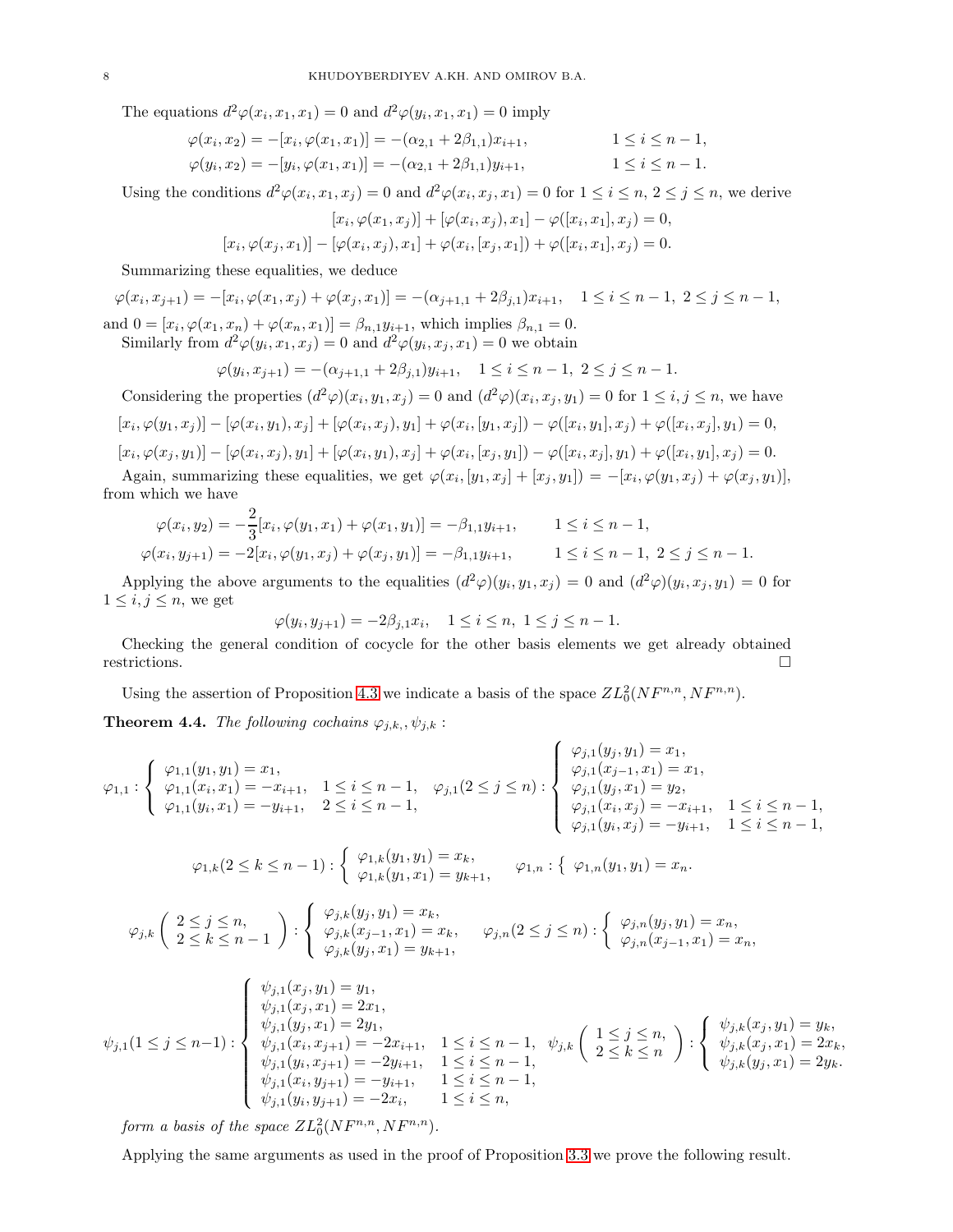**Proposition 4.5.** The 2-cochains  $\xi_{j,k}$  and  $\zeta_{j,k}$  defined as follows:

$$
\left\{\begin{array}{ll} \xi_{j,k}=\varphi_{j,k}, & 1\leq j\leq n, \quad j\leq k\leq n, \\ \xi_{j,k}=\varphi_{j,k}-\frac{1}{2}\psi_{j,k+1}, & 2\leq j\leq n, \quad 1\leq k\leq j-1, \\ \zeta_{j,k}=\psi_{j-1,k}, & 2\leq j\leq n, \quad j\leq k\leq n, \\ \zeta_{j,k}=\frac{1}{2}\psi_{j-1,k}-\varphi_{j,k}, & 2\leq j\leq n, \quad 1\leq k\leq j-1, \end{array}\right.
$$

form a basis of  $BL_0^2(NF^{n,n}, NF^{n,n}).$ 

**Corollary 4.6.**  $\{\overline{\psi_{n,2}, \psi_{n,3}, \ldots, \psi_{n,n}}\}$  form a basis of  $HL_0^2(NF^n, NF^n)$ .

Consequently,

$$
\dim ZL_0^2(NF^{n,n}, NF^{n,n}) = 2n^2 - 1,
$$
  
\n
$$
\dim BL_0^2(NF^{n,n}, NF^{n,n}) = 2n^2 - n,
$$
  
\n
$$
\dim HL_0^2(NF^n, NF^n) = n - 1.
$$

In the next proposition we clarify taht basis element of  $ZL_0^2(NF^{n,n},NF^{n,n})$  satisfies the condition  $(2.1).$  $(2.1).$ 

**Proposition 4.7.** The infinitesimal deformations  $\varphi_{j,k}$   $(1 \leq j \leq n, 2 \leq k \leq n)$  and  $\psi_{j,k}$   $(1 \leq j \leq n)$  $n, 2 \leq k \leq n$ ) satisfy the condition [\(2.1\)](#page-2-1), but the 2-cocycles  $\varphi_{j,1}$   $(1 \leq j \leq n)$  and  $\psi_{j,1}$   $(1 \leq j \leq n-1)$ do not satisfy the condition  $(2.1)$ .

Proof. The proof of this proposition is carry out by applying similar arguments as in the proof of Proposition [3.5.](#page-4-1)

4.2. The case  $m = n + 1$ .

 $\lambda$ 

In this subsection we investigate the case  $m = n + 1$ . Below we omit the proofs of results of this subsection, because of they are obtained similarly to above.

<span id="page-8-0"></span>**Proposition 4.8.** Any 2-cocycle  $\varphi \in ZL_0^2(NF^{n,n+1}, NF^{n,n+1})$  has the following form:

$$
\begin{cases}\n\varphi(y_j,y_1)=\sum\limits_{k=1}^{n} \alpha_{j,k} x_k, & 1\leq j \leq n+1, \\
\varphi(x_j,y_1)=\sum\limits_{k=1}^{n+1} \beta_{j,k} y_k, & 1\leq j \leq n-1, \\
\varphi(x_n,y_1)=-\frac{\alpha_{n+1,1}}{2}y_1+\sum\limits_{k=2}^{n} \beta_{n,k} y_k, & 1\leq j \leq n-1, \\
\varphi(x_j,x_1)=-\alpha_{1,1} x_{i+1}+\sum\limits_{k=1}^{n} (\alpha_{j+1,k}+2\beta_{j,k}) x_k, & 1\leq j \leq n-1, \\
\varphi(x_n,x_1)=\sum\limits_{k=2}^{n} (\alpha_{n+1,k}+2\beta_{n,k}) x_k, & 1\leq j \leq n-1, \\
\varphi(y_j,x_1)=2\beta_{j,1} y_1-\alpha_{1,1} y_{j+1}+\sum\limits_{k=2}^{n+1} (\alpha_{j,k-1}+2\beta_{j,k}) y_k, & 1\leq j \leq n-1, \\
\varphi(y_n,x_1)=\alpha_{n+1,1} y_1-\alpha_{1,1} y_{n+1}+\sum\limits_{k=2}^{n+1} (\alpha_{n,k-1}+2\beta_{n,k}) y_k, & 1\leq i \leq n-1, \\
\varphi(y_{n+1},x_1)=\sum\limits_{k=2}^{n+1} \alpha_{n+1,k-1} y_k, & 1\leq i \leq n-1, \ 1\leq j \leq n-1, \\
\varphi(x_i,x_{j+1})=-(\alpha_{j+1,1}+2\beta_{j,1}) x_{i+1}, & 1\leq i \leq n, \ 1\leq j \leq n-1, \\
\varphi(x_i,y_{j+1})=-\beta_{j,1} y_{i+1}, & 1\leq i \leq n, \ 1\leq j \leq n-1, \\
\varphi(x_i,y_{j+1})=-\beta_{j,1} y_{i+1}, & 1\leq i \leq n, \ 1\leq j \leq n-1, \\
\varphi(y_i,y_{j+1})=-2\beta_{j,1} x_i, & 1\leq i \leq n, \ 1\leq j \leq n-1, \\
\varphi(y_i,y_{j+1})=-\alpha_{n+1,1} x_i, &
$$

Using the assertion of Proposition [4.8](#page-8-0) we indicate a basis of the space  $ZL_0^2(NF^{n,n+1}, NF^{n,n+1})$ . **Theorem 4.9.** The following cochains  $\varphi_{j,k}$ ,  $\psi_{j,k}$ :

$$
\varphi_{1,1}: \left\{ \begin{array}{l} \varphi_{1,1}(y_1,y_1)=x_1,\\ \varphi_{1,1}(x_i,x_1)=-x_{i+1},\\ \varphi_{1,1}(y_i,x_1)=-y_{i+1}, \end{array} \right. \left. \begin{array}{l} 1 \leq i \leq n-1,\\ \varphi_{j,1}(2 \leq j \leq n):\\ \varphi_{j,1}(2 \leq j \leq n):\\ \varphi_{j,1}(y_j,x_1)=-y_2,\\ \varphi_{j,1}(x_i,x_j)=-x_{i+1},\\ \varphi_{1,1}(y_i,x_j)=-y_{i+1}, \end{array} \right. \left. \begin{array}{l} \varphi_{j,1}(y_j,y_1)=x_1,\\ \varphi_{j,1}(x_{j-1},x_1)=x_1,\\ \varphi_{j,1}(y_j,x_1)=y_2,\\ \varphi_{j,1}(x_i,x_j)=-x_{i+1}, \end{array} \right. \left. \begin{array}{l} 1 \leq i \leq n-1,\\ \varphi_{j,1}(y_j,x_1)=y_2,\\ \varphi_{j,1}(y_i,x_j)=-x_{i+1}, \end{array} \right.
$$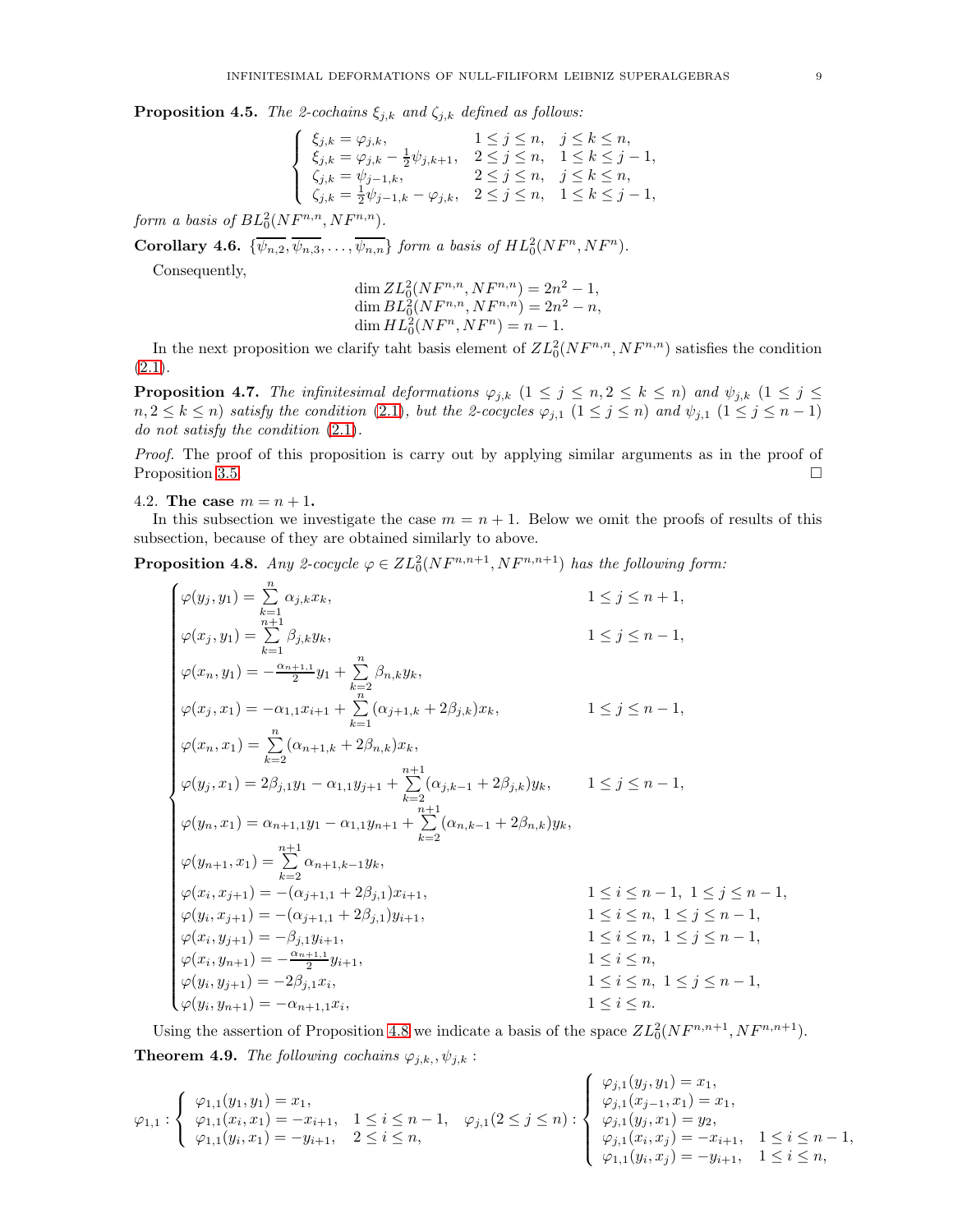$$
\varphi_{n+1,1} : \begin{cases}\n\varphi_{n+1,1}(y_{n+1}, y_1) = x_1, \\
\varphi_{n+1,1}(x_n, y_1) = -\frac{1}{2}y_1, \\
\varphi_{n+1,1}(y_n, x_1) = -y_1, \\
\varphi_{n+1,1}(y_{n+1}, x_1) = y_2, \\
\varphi_{n+1,1}(x_i, y_{n+1}) = -\frac{1}{2}y_{i+1}, \quad 1 \le i \le n, \\
\varphi_{n+1,1}(y_i, y_{n+1}) = -x_i, \quad 1 \le i \le n,\n\end{cases}
$$

$$
\varphi_{1,k}(2 \leq k \leq n) : \begin{cases} \varphi_{1,k}(y_1, y_1) = x_k, \\ \varphi_{1,k}(y_1, x_1) = y_{k+1}, \end{cases} \varphi_{j,k}\begin{pmatrix} 2 \leq j \leq n+1, \\ 2 \leq k \leq n \end{pmatrix} : \begin{cases} \varphi_{j,k}(y_j, y_1) = x_k, \\ \varphi_{j,k}(x_{j-1}, x_1) = x_k, \\ \varphi_{j,k}(y_j, x_1) = y_{k+1}, \end{cases}
$$

$$
\psi_{j,1}(1 \leq j \leq n-1) : \begin{cases} \psi_{j,1}(x_j, y_1) = y_1, \\ \psi_{j,1}(x_j, x_1) = 2x_1, \\ \psi_{j,1}(y_j, x_1) = 2y_1, \\ \psi_{j,1}(x_i, x_{j+1}) = -2x_{i+1}, 1 \leq i \leq n-1, \\ \psi_{j,1}(y_i, x_{j+1}) = -2y_{i+1}, 1 \leq i \leq n, \\ \psi_{j,1}(x_i, y_{j+1}) = -y_{i+1}, 1 \leq i \leq n, \\ \psi_{j,1}(y_i, y_{j+1}) = -2x_i, 1 \leq i \leq n, \end{cases}
$$

$$
\psi_{j,k}\left(\begin{array}{c}1\leq j\leq n,\\\ 2\leq k\leq n\end{array}\right):\begin{cases}\psi_{j,k}(x_j,y_1)=y_k,\\\psi_{j,k}(x_j,x_1)=2x_k,\\\psi_{j,k+1}(1\leq j\leq n):\begin{cases}\psi_{j,n+1}(x_j,y_1)=y_{n+1},\\\psi_{j,n+1}(y_j,x_1)=2y_{n+1},\end{cases}
$$

form a basis of  $ZL_0^2(NF^{n,n+1}, NF^{n,n+1}).$ 

**Proposition 4.10.** The cochains  $\xi_{j,k}$  and  $\zeta_{j,k}$  defined as:

$$
\left\{\begin{array}{ll} \xi_{j,k}=\varphi_{j,k}, & 1\leq j\leq n, & j\leq k\leq n,\\ \xi_{j,k}=\varphi_{j,k}-\frac{1}{2}\psi_{j,k+1}, & 2\leq j\leq n, & 1\leq k\leq j-1,\\ \zeta_{j,1}=\frac{1}{2}\psi_{j-1,1}-\varphi_{j,1}, & 2\leq j\leq n,\\ \zeta_{n+1,1}=-\varphi_{n+1,1}, & 2\leq j\leq n+1, & j\leq k\leq n+1,\\ \zeta_{j,k}=\psi_{j-1,k}, & 2\leq j\leq n+1, & 2\leq k\leq j-1,\\ \end{array}\right.
$$

form a basis of  $BL_0^2(NF^{n,n+1}, NF^{n,n+1}).$ 

**Corollary 4.11.**  $\{\overline{\varphi_{n+1,2}}, \overline{\varphi_{n+1,3}}, \ldots, \overline{\varphi_{n+1,n}}\}$  form a basis of  $HL_0^2(NF^{n,n+1}, NF^{n,n+1})$ .

Therefore

$$
\dim ZL_0^2(NF^{n,n+1}, NF^{n,n+1}) = 2n^2 + 2n - 1,
$$
  
\n
$$
\dim BL_0^2(NF^{n,n+1}, NF^{n,n+1}) = 2n^2 + n,
$$
  
\n
$$
\dim HL_0^2(NF^{n,n+1}, NF^{n,n+1}) = n - 1.
$$

Below, we indicate a basis infinitesimal deformations satisfying the condition [\(2.1\)](#page-2-1).

**Proposition 4.12.** The infinitesimal deformations  $\varphi_{j,k}$   $(1 \leq j \leq n+1, 2 \leq k \leq n)$  and  $\psi_{j,k}$   $(1 \leq j \leq n+1, 2 \leq k \leq n)$  $j \leq n, 2 \leq k \leq n+1$ ) satisfy the condition [\(2.1\)](#page-2-1), but the 2-cocycles  $\varphi_{j,1}$   $(1 \leq j \leq n+1)$  and  $\psi_{j,1}$   $(1 \leq j \leq n-1)$  do not satisfy the condition  $(2.1)$ .

Since  $\sum_{n=1}^{\infty}$  $\sum_{k=2}^{n} b_k \psi_{n,k}$  and  $\sum_{k=2}^{n} c_k \varphi_{n+1,k}$  define linear integrable deformations of  $N F^{n,n}$  and  $N F^{n,n+1}$ ,

respectively, we consider two families of superalgebras  $\nu_t(b_2, b_3, \ldots, b_n) = NF^{n,n} + t \sum_{i=1}^n$  $\sum_{k=2} b_k \psi_{n,k}$  and